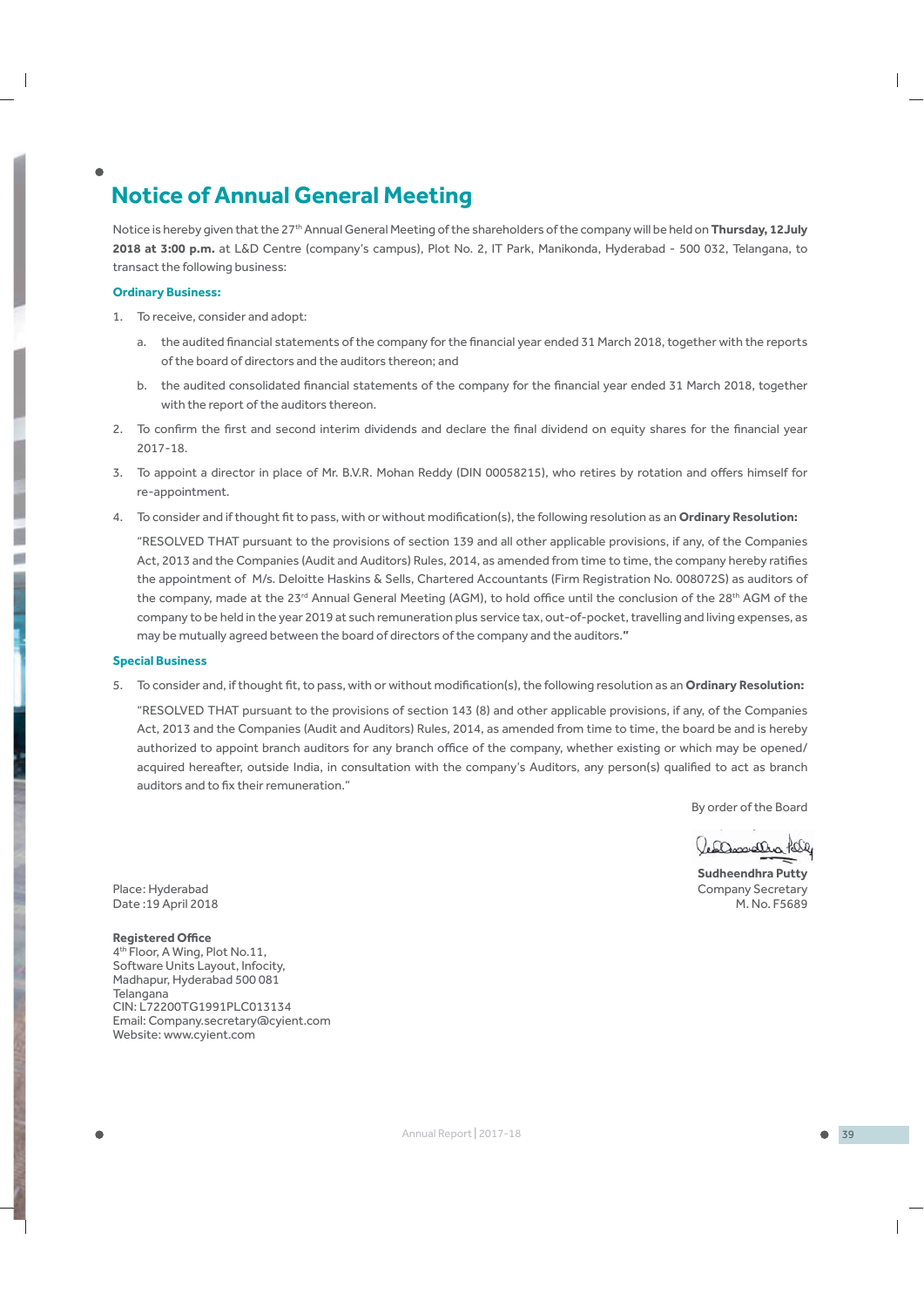# **Notes**

- 1. A shareholder entitled to attend and vote at the Annual General Meeting (AGM) is entitled to appoint a proxy to attend and vote on a poll on behalf of him and the proxy need not be a member. The proxy form should be deposited at the registered office of the company not less than 48 hours before the commencement of the AGM. A person can act as proxy on behalf of shareholders no t exceeding fifty (50) in number and holding in the aggregate not more than 10% of the total share capital of the company. In case a proxy is proposed to be appointed by a shareholder holding more than 10% of the total share capital of the company carrying voting rights, then such proxy shall not act as a proxy for any other shareholder.
- 2. Corporate shareholders intending to send their authorized representatives to attend the AGM are requested to send a certified copy of the board resolution to the company authorizing them to attend and vote on their behalf at the AGM.
- 3. The Register of Members and the Share Transfer Books of the company will remain closed from **9 July 2018 to 12 July 2018** (both days inclusive) in connection with the AGM and for the purpose of dividend.
- 4. An explanatory statement pursuant to provisions of section 102 of the Companies Act, 2013 ('Act') is annexed hereto in respect of item number 5.
- 5. The Board of Directors of the company had declared Ƭ rst interim dividend of ` 5 per share *i.e.,* at the rate of 100% on face value of  $\overline{5}$  5 on 12 October 2017. The same was paid on 3 November 2017. The Board of Directors of the company had declared a second interim dividend of ` 4 per share *i.e.,* at the rate of 80% on face value of ` 5 on 18 January 2018. The same was paid on 8 February 2018. The interim dividends are to be confirmed at the AGM.
- 6. Final dividend of ` 4 per share, *i.e.,* at the rate of 80% on face value of  $\bar{z}$  5 each for the year ended 31 March 2018, as recommended by the board, if declared at the AGM, will be payable to those persons whose names appear in the Register of Members of the company as at the close of business hours on 6 July 2018. Dividend will be paid on 20 July 2018.
- 7. The relevant details as required by Regulation 36 of the SEBI (Listing Obligations and Disclosure Requirements) Regulations, 2015 (SEBI (LODR) Regulations, 2015) and Secretarial Standard on General Meetings (SS 2) issued by the Institute of Company Secretaries of India, of director seeking re-appointment under Item No. 3 above is annexed hereto.
- 8. Shareholders/proxies are requested to bring their copies of the Annual Report to the AGM and the attendance slip duly filled in for attending the AGM.
- Shareholders desirous of obtaining any information concerning the accounts and operations of the company are requested to send their queries to the registered office of the company at least seven days before the date of the AGM, so that the information requested may be made available.
- 10. Shareholders holding shares in physical form may write to the company/company's R&T agents for any change in their address and bank mandates; shareholders holding shares in electronic form may inform the same to their depository participants immediately so as to enable the Company to dispatch dividend warrants at their correct addresses, where applicable.
- 11. In terms of Schedule I of the SEBI (LODR) Regulations, 2015, listed companies are required to use the Reserve Bank of India's approved electronic mode of payment such as National Automated Clearing House (NACH), National Electronic Fund Transfer (NEFT), Real Time Gross Settlement (RTGS) for making payments like dividend to the shareholders.

 Accordingly, shareholders holding securities in demat mode are requested to update their bank details with their depository participants. Shareholders holding securities in physical form may send a request updating their bank details to the company's Registrar and Transfer Agent.

- 12. Shareholders who wish to claim unclaimed dividends of the past years, are requested to correspond with Mr. N. Ravi Kumar, Deputy Company Secretary, at the company's registered office. Pursuant to provisions of sections 124 and 125, and other applicable provisions, if any, of the Act, all unclaimed / unpaid dividends for a period of seven years from the date they become due for payment are required to be transferred to the Investor Education Protection Fund ('IEPF'). The shares in respect of such unclaimed dividends are also liable to be transferred to the demat account of the IEPF Authority. In view of this, shareholders are requested to claim the dividend from the company within the stipulated timeline.
- 13. The certificates from the auditors of the company under SEBI (Share Based Employee Benefit) Regulations, 2014, as amended, will be available for inspection by the shareholders at the AGM.
- 14. In consonance with the company's sustainability initiatives and Regulation 36 of the SEBI (LODR) Regulations, 2015, the company is sharing all documents with shareholders in the electronic mode, wherever the same has been agreed to by the shareholders. Shareholders are requested to support this green initiative by registering/ updating their e-mail addresses for receiving electronic communications.

40 Annual Report | 2017-18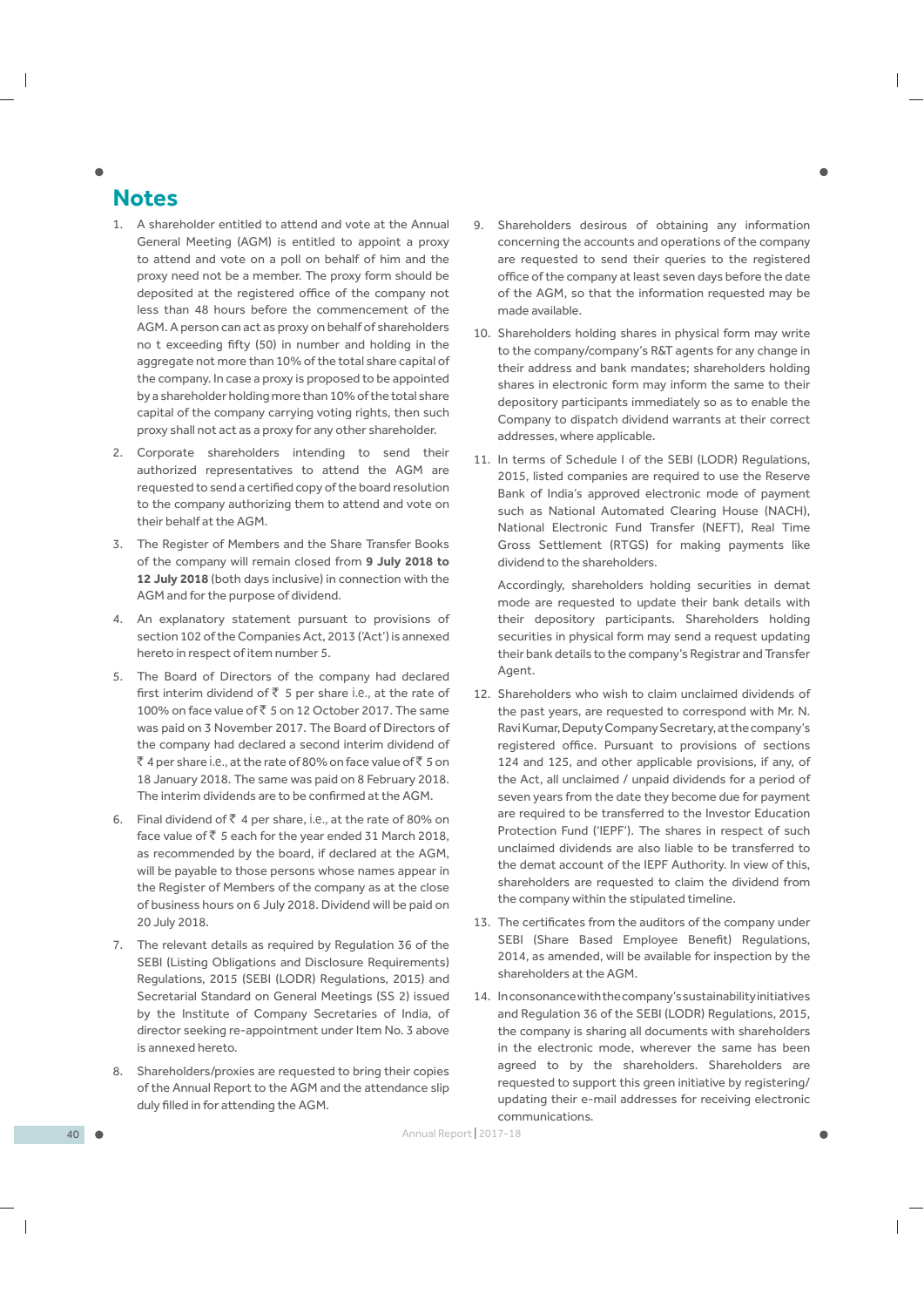- 
- 15. The Securities and Exchange Board of India (SEBI) has mandated the submission of Permanent Account Number (PAN) by every participant in securities market. Shareholders holding shares in electronic format, therefore, are requested to submit their PAN to their Depository Participants with whom they are maintaining their demat accounts. *Shareholders holding shares in physical form may submit their PAN and other details to the company's R&T Agents in accordance with SEBI Circular SEBI/HO/MIRSD/DOP1/CIR/P/2018/73 dated 20 April 2018.*
- 16. Shareholders holding shares in physical form are requested to consider converting their holdings to dematerialized form to eliminate all risks associated with physical shares and for ease of portfolio management. Members can contact the R&T Agent of the company for assistance in this regard.
- 17. Pursuant to section 72 of the Act, shareholders are entitled to make a nomination in respect of shares held by them. Shareholders desirous of making a nomination, pursuant to the Rule 19(1) of the Companies (Share Capital and Debentures) Rules, 2014 are requested to send their requests in Form No. SH-13, to the R&T Agent of the company. Further, shareholders desirous of cancelling/ varying nomination pursuant to the rule 19(9) of the Companies (Share Capital and Debentures) Rules, 2014, are requested to send their requests in Form No. SH-14, to the R&T Agent of the company.
- 18. Shareholders holding shares in physical form, in identical order of names, in more than one folio are requested to send to the R&T Agent of the company, the details of such folios together with the share certificates for consolidating their holdings into one folio. A consolidated share certificate will be issued to such shareholders after making requisite changes.
- 19. In case of joint holders attending the AGM, the shareholder whose name appears as the first holder in the order of names as per the Register of Members of the company will be entitled to vote.
- 20. All documents referred to in the accompanying notice will be available for inspection at the registered office of the company during business hours on all working days up to the date of declaration of the result of the 27<sup>th</sup> AGM of the company.
- 21. Route map to the venue of the AGM is published elsewhere in the Annual Report.

By order of the Board

Cesamotha Pell

 **Sudheendhra Putty** Place: Hyderabad Company Secretary Date : 19 April 2018 M. No. F5689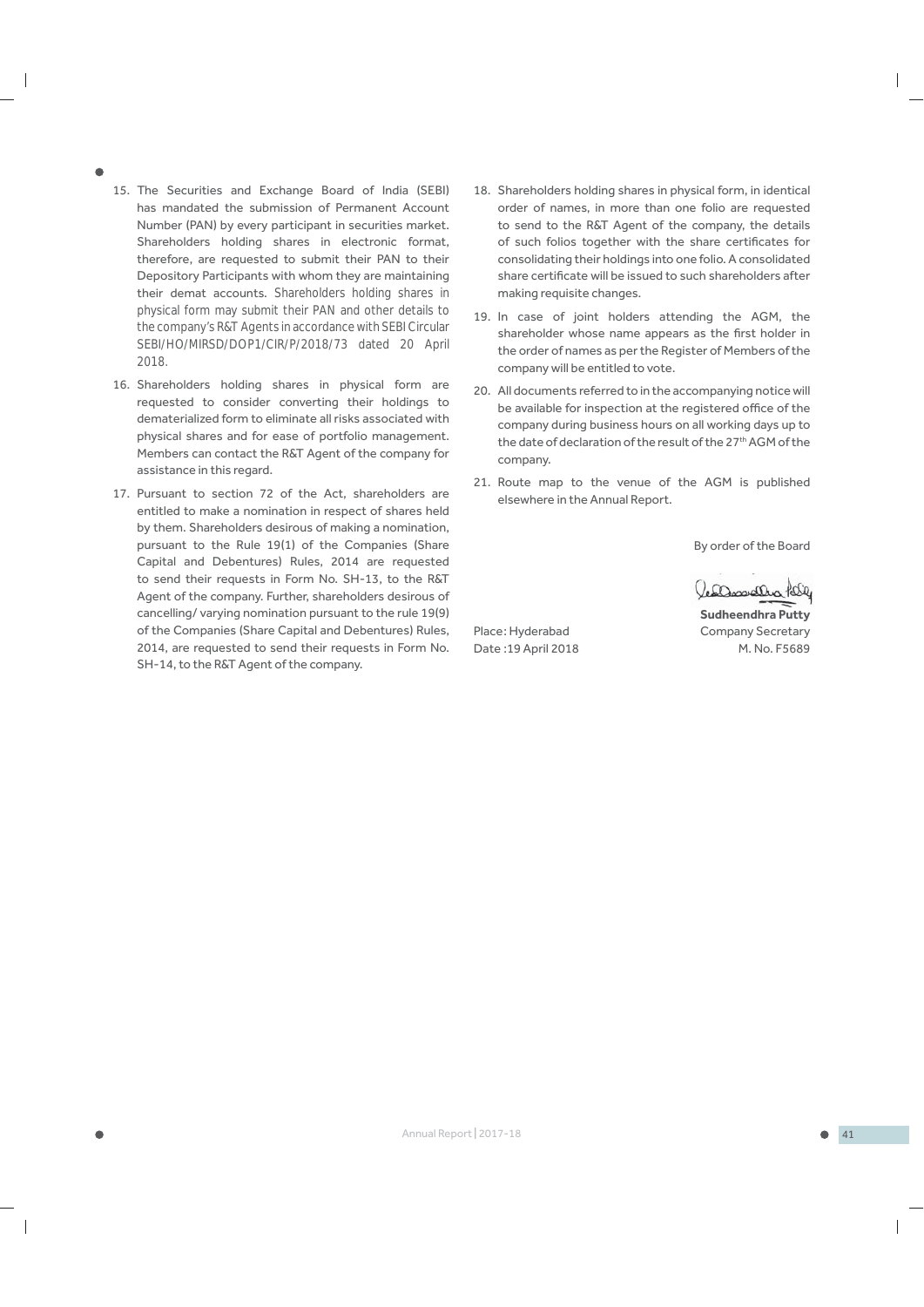# **Guidelines for Electronic Voting**

Pursuant to the provisions of section 108 of the Act, the Companies (Management and Administration) Rules, 2014 as amended by the Companies (Management and Administration) Amendment Rules, 2015 and Regulation 44 of the SEBI (LODR) Regulations, 2015 shareholders are provided with the facility to cast their vote electronically, through the e-voting services provided by Karvy Computershare Private Limited('Karvy'), in respect of all resolutions set forth in this Notice. The facility of casting votes by shareholders using an electronic voting system from a place other than the venue of the AGM is termed as 'Remote Electronic Voting' (e-voting)

Mr. S Chidambaram has been appointed as the Scrutineer to scrutinize the voting process in a fair and transparent manner.

- a) The remote e-voting period commences on **9 July 2018** (09:00 am IST) and ends on **11 July 2018** (05:00 pm IST). During this period, shareholders of the company, holding shares either in physical form or in dematerialized form, as on the cutoff date of 6 July 2018, may cast their votes electronically. The remote e-voting module will be disabled by Karvy for voting thereafter. Once the vote on a resolution is cast by the shareholder, the shareholder will not be allowed to change it subsequently or cast the vote again.
- b) Any person, who acquires shares of the company and becomes a shareholder of the company after dispatch of the notice of AGM and holds shares as on the cutoff date *i.e.* **6 July 2018**, may obtain user ID and password by sending a request at evoting@karvy.com. However, if you are already registered with Karvy for e-voting, then you can use your existing user ID and password for casting your vote. If you forget your password, you can reset the password by using 'Forgot User Details/Password' option available on 'https:// evoting.karvy.com'
- c) The shareholders who have cast their vote by remote e-voting prior to the AGM may also attend the AGM but will not be entitled to cast their vote again.
- d) The facility for voting through ballot paper will be made available at the AGM venue and the shareholders attending the AGM, who have not cast their vote by remote e-voting will be able to exercise their right at the AGM venue through ballot paper. Shareholders who have not cast their vote electronically, by remote e-voting, may only cast their vote at the AGM through ballot paper.
- e) The voting rights of shareholders will be in proportion to the shares held by them, as on the cut-off date of 6 July 2018.
- f) At the AGM, at the end of discussion on the resolutions on which voting is to be held, the Chairman, with the assistance of the scrutineer, will order voting through ballot paper for all those shareholders who are present

at the AGM but have not cast their votes electronically using the remote e-voting facility.

- g) Immediately after the conclusion of voting at the AGM, the Scrutineer will first count the votes cast at the AGM and thereafter unblock the votes cast through remote e-voting in the presence of at least two witnesses not in the employment of the company. The Scrutineer will prepare a consolidated Scrutineer's Report of the total votes cast in favour or against, if any, not later than three days after the conclusion of the AGM. This report shall be made to the Chairman or any other person authorized by the Chairman, who will then declare the result of the voting.
- h) The voting results declared along with the Scrutineer's Report will be placed on the company's website www. cyient.com and on the website of Karvy immediately after the declaration of the result by the Chairman or a person authorized by the Chairman. The results will also be immediately forwarded to the BSE Ltd. and National Stock Exchange of India Ltd.

#### **Guidelines for e-voting:**

The procedure and instructions for e-voting are as follows:

- Open your web browser during the voting period and navigate to 'https://evoting.karvy.com'
- ii) Enter the login credentials (i.e., user-id & password) mentioned on the Postal Ballot Form. Your folio/DP Client ID will be your User-ID.

| $User-ID$ | For shareholders holding shares in Demat<br>Form:-                                                                |
|-----------|-------------------------------------------------------------------------------------------------------------------|
|           | For NSDL:- 8 Character DP<br>ID<br>a)<br>followed by 8 Digits Client ID                                           |
|           | b)<br>For CDSL: - 16 digits beneficiary ID                                                                        |
|           | For shareholders holding shares in<br><b>Physical Form:-</b>                                                      |
|           | Event no. followed by Folio Number<br>registered with the company                                                 |
| Password: | Your Unique password is printed on the<br>Postal Ballot Form/via email forwarded<br>through the electronic notice |
| Captcha:  | Enter the Verification code <i>i.e.</i> , please                                                                  |
|           | enter the letters and numbers in the exact<br>way as they are displayed for security<br>reasons.                  |

- iii) After entering these details appropriately, click on "LOGIN".
- iv) In case of first login, shareholders holding shares in Demat/Physical form will now reach Password Change menu wherein they are required to mandatorily change their login password in the new password field. The new password has to be minimum eight characters consisting of at least one upper case (A-Z), one lower case (a-z), one

42 Annual Report | 2017-18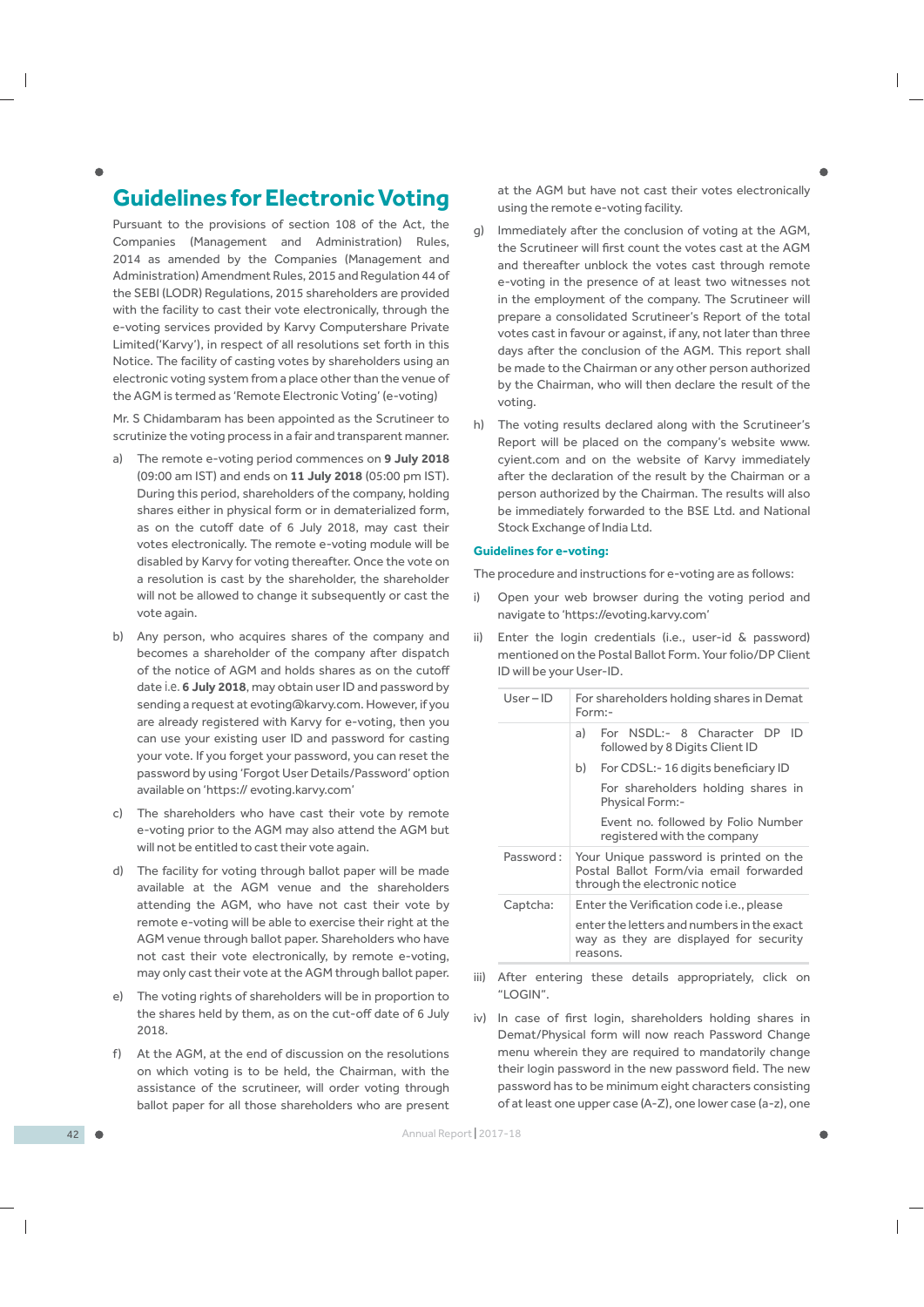numeric value (0-9) and a special character. Kindly note that this password can be used by the Demat holders for voting for resolution of any other company on which they are eligible to vote. System will prompt you to change your password and update any contact details like mobile number, email ID etc on first login. You may also enter the Secret Question and answer of your choice to retrieve your password in case you forget it. It is strongly recommended not to share your password with any other person and take utmost care to keep your password confidential.

- v) You need to login again with the new credentials.
- vi) On successful login, system will prompt to select the 'Event' i.e., 'Company Name'.
- vii) If you are holding shares in Demat form and had logged on to "https://evoting.karvy.com" and cast your vote earlier for any company, then your existing login id and password are to be used.
- viii) On the voting page, you will see Resolution Description and against the same the option 'FOR/AGAINST/ ABSTAIN' for voting. Enter the number of shares (which represents number of votes) under 'FOR/AGAINST/ ABSTAIN' or alternatively you may partially enter any number in 'FOR' and partially in 'AGAINST', but the total number in 'FOR/AGAINST' taken together should not exceed your total shareholding. If the shareholder does not want to cast, select 'ABSTAIN'
- ix) After selecting the resolution you have decided to vote on, click on "SUBMIT". A confirmation box will be displayed. If you wish to confirm your vote, click on "OK", else to change your vote, click on "CANCEL" and accordingly modify your vote.
- x) Once you 'CONFIRM' your vote on the resolution, you will not be allowed to modify your vote.
- xi) Corporate/Institutional Members (corporate / Fls/Flls/ Trust/Mutual Funds/Banks, etc) are required to send scan (PDF format) of the relevant Board resolution to the Scrutineer through e-mail to  $[\bar{z}]$  with copy to evoting@karvy.com.The file/scanned image of the Board Resolution should be in the naming format "Corporate Name\_ Event no."

By order of the Board

Cesamotha Pall **Sudheendhra Putty**

Place: Hyderabad Company Secretary Date : 19 April 2018 M. No. F5689

**Registered OƯ ce** 4th Floor, A Wing, Plot No.11, Software Units Layout, Infocity, Madhapur, Hyderabad 500 081 Telangana CIN: L72200TG1991PLC013134 Email: Company.secretary@cyient.com Website: www.cyient.com

# **Explanatory Statement pursuant to section 102 of the Companies Act, 2013**

#### **Item No.5: Appointment of branch auditors**

The company has several branches outside India and considering the expansion of the business, may open more branches/ offices outside India. According to the provisions of the Act, those branches may need to be audited.

None of the Directors/Key Managerial Personnel of the company and their relatives is concerned or interested, financially or otherwise, in the resolution set out at Item No. 5 above.

#### Your Directors recommend the approval of this resolution.

## **BRIEF PROFILE OF DIRECTOR SEEKING RE-APPOINTMENT**

### **Item No. 3: Re-appointment of director retiring by rotation**

Pursuant to provisions of section 152 of the Act, and in accordance with the Articles of Association of the company,

Mr. B.V.R. Mohan Reddy, Executive Chairman and whole time director, retires by rotation at the ensuing AGM and offers himself for reappointment.

As Executive Chairman, Mr. B.V.R. Mohan Reddy focuses on the long-term future of the company. He is involved in leadership development, innovation, and corporate social responsibility.

Mohan Reddy founded Cyient in 1991, with the vision of providing engineering services to global markets. Since then, he has established the 'Engineered in India' brand, providing design engineering services to global industry leaders.

He is credited with pioneering the Computer-aided Design/ Computer-aided Manufacturing (CAD/CAM) culture in India, introducing computer systems for design and manufacturing applications, as far back as 1982.

 $\overline{\phantom{a}}$